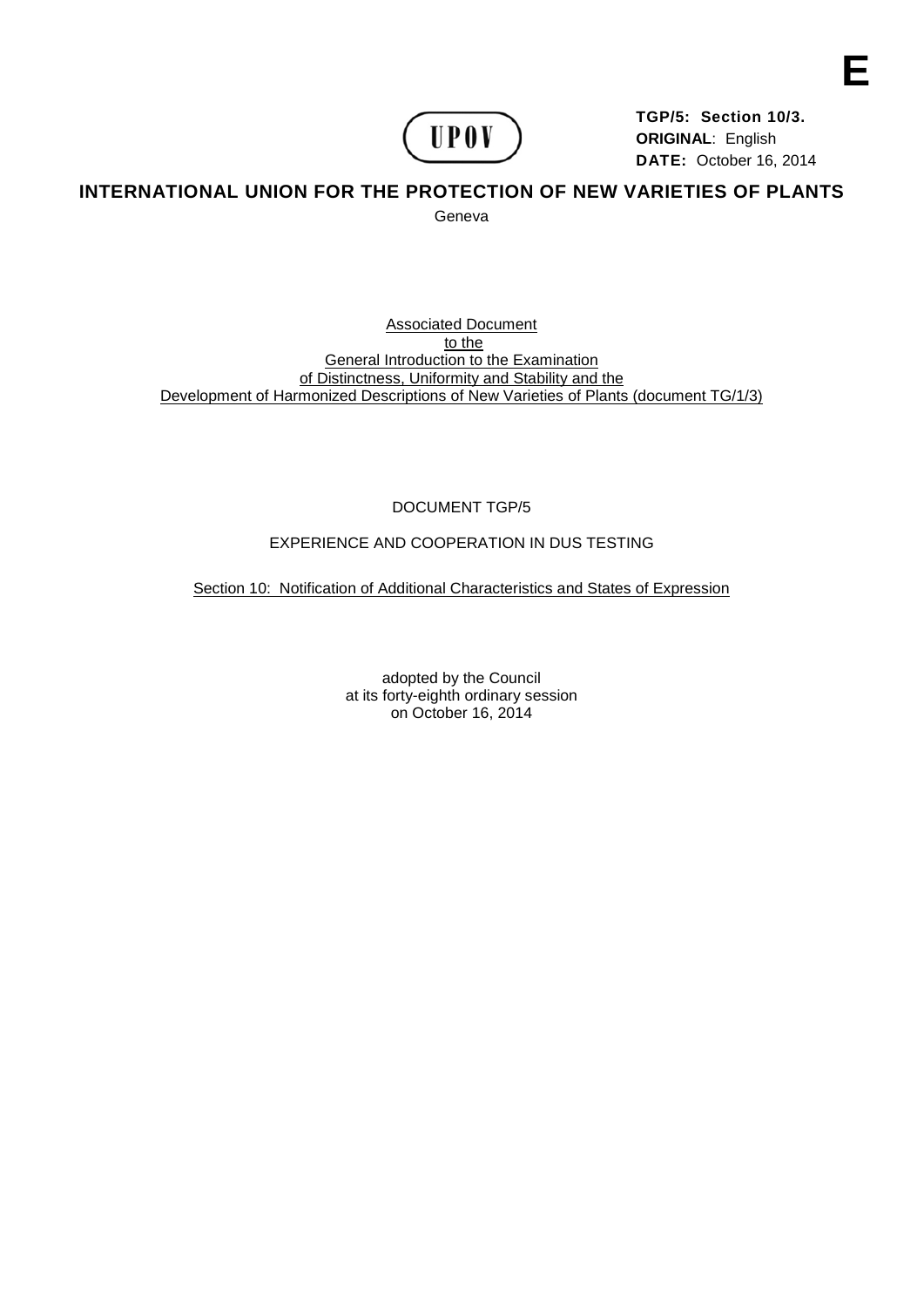### 1. INTRODUCTION

Document TG/1/3 "General Introduction to the Examination of Distinctness, Uniformity and Stability and the Development of Harmonized Descriptions of New Varieties of Plants [General Introduction]", Chapter 2.2.1 states that "Where UPOV has established specific Test Guidelines for a particular species, or other group(s) of varieties, these represent an agreed and harmonized approach for the examination of new varieties and, in conjunction with the basic principles contained in the General Introduction, should form the basis of the DUS test.". However, the General Introduction states in section 4.2.3 that "The characteristics included in the individual Test Guidelines are not necessarily exhaustive and may be expanded with additional characteristics if that proves to be useful and the characteristics meet the conditions set out [in section 4.2.1]". In addition, document TGP/7/2, Chapter 4.1.9, states that "It may become necessary for a characteristic in individual authorities' test guidelines to be changed over time, e.g. to create new states of expression arising from breeding developments.". In order to retain internationally harmonized variety descriptions, document TGP/5, Section 10 'Notification of Additional Characteristics' provides a basis for such differences between the Test Guidelines and individual authorities' test guidelines to be notified to all members of the Union. In that regard, it should be clarified that the notification of additional characteristics and states of expression in document TGP/5 Section 10 is not a requirement before a characteristic can be used by a member of the Union.

## 2. ADDITIONAL CHARACTERISTICS

2.1 The General Introduction states in section 4.2.3 that "The characteristics included in the individual Test Guidelines are not necessarily exhaustive and may be expanded with additional characteristics if that proves to be useful and the characteristics meet the conditions set out [in section 4.2.1]". It further clarifies in section 4.8, "Functional Categorization of Characteristics" that the function of additional characteristics is:

"1. To identify new characteristics, not included in the Test Guidelines, that have been used by members of the Union in the examination of DUS and which should be considered for inclusion in future Test Guidelines"; and

"2. To facilitate harmonization in the development and use of new characteristics and provide opportunity for expert review."

2.2 Document TGP/7 "Development of Test Guidelines": GN 27 "Handling a long list of characteristics in the Table of Characteristics" states that "…in some circumstances the TWP may consider that it is unhelpful to include [in the Test Guidelines] all those characteristics which fulfill the criteria for inclusion and, if there is a full consensus amongst all interested experts, may agree to omit certain characteristics. Such omitted characteristics would then be included in document TGP/5, Experience and Cooperation in DUS Testing, in the section on "Notification of Additional Characteristics".

2.3 The criteria which an additional characteristic must satisfy are set out in the General Introduction: section 4.8, "Functional Categorization of Characteristics", namely it:

"1. Must satisfy the criteria for use of any characteristic for DUS as set out in Chapter 4, section 4.2 and evidence for this must be available from the submitting member of the Union";

"2. Must have been used to establish DUS in at least one member of the Union"; and

"3. Such characteristics should be submitted to UPOV for inclusion in document TGP/5, 'Experience and Cooperation in DUS Testing'."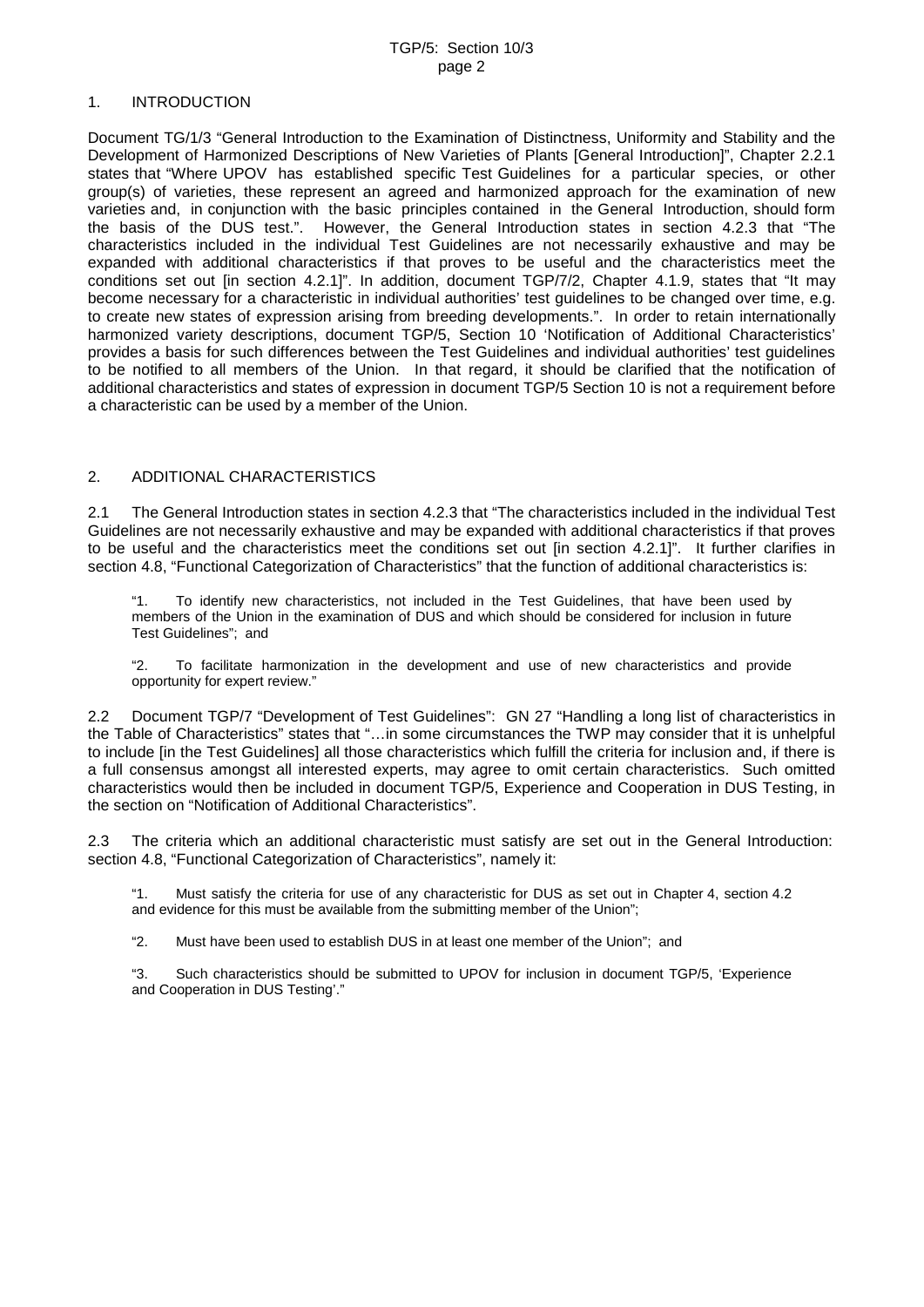#### 3. ADDITIONAL STATES OF EXPRESSION

Document TGP/7/2, Chapter 4.1.9, states that "It may become necessary for a characteristic in individual authorities' test guidelines to be changed over time, e.g. to create new states of expression arising from breeding developments. Such changes would mean that the characteristic in the individual authorities' test guidelines would become different from that in the Test Guidelines. In order to retain internationally harmonized variety descriptions, in particular for asterisked characteristics, such changes should be reported at the relevant Technical Working Party and/or submitted to UPOV for inclusion in document TGP/5, Section 10 'Notification of Additional Characteristics'. In the interim, members of the Union may indicate in DUS reports that the characteristic in the individual authorities' test guidelines has some differences to the characteristic in the Test Guidelines."

#### 4. PROCEDURE FOR NOTIFICATION OF ADDITIONAL CHARACTERISTICS AND STATES OF EXPRESSION

4.1 The tables in Annexes I and II to this document have been developed for the notification of additional characteristics and additional states of expression, respectively, by a member of the Union.

4.2 Proposals for additional characteristics and states of expression notified to the Office of the Union by means of document TGP/5 Section 10, will be presented to the relevant Technical Working Party(ies) (TWP(s)) at the earliest opportunity with information on the extent of use of the characteristic. The characteristics will then, as appropriate, be posted on the TG Drafters' webpage of the UPOV website [\(http://www.upov.int/restricted\\_temporary/tg/index.html\)](http://www.upov.int/restricted_temporary/tg/index.html) on the basis of comments made by the relevant TWP(s), and/or the TWP(s) may initiate a revision or a partial revision of the Test Guidelines concerned.

[Annexes follow]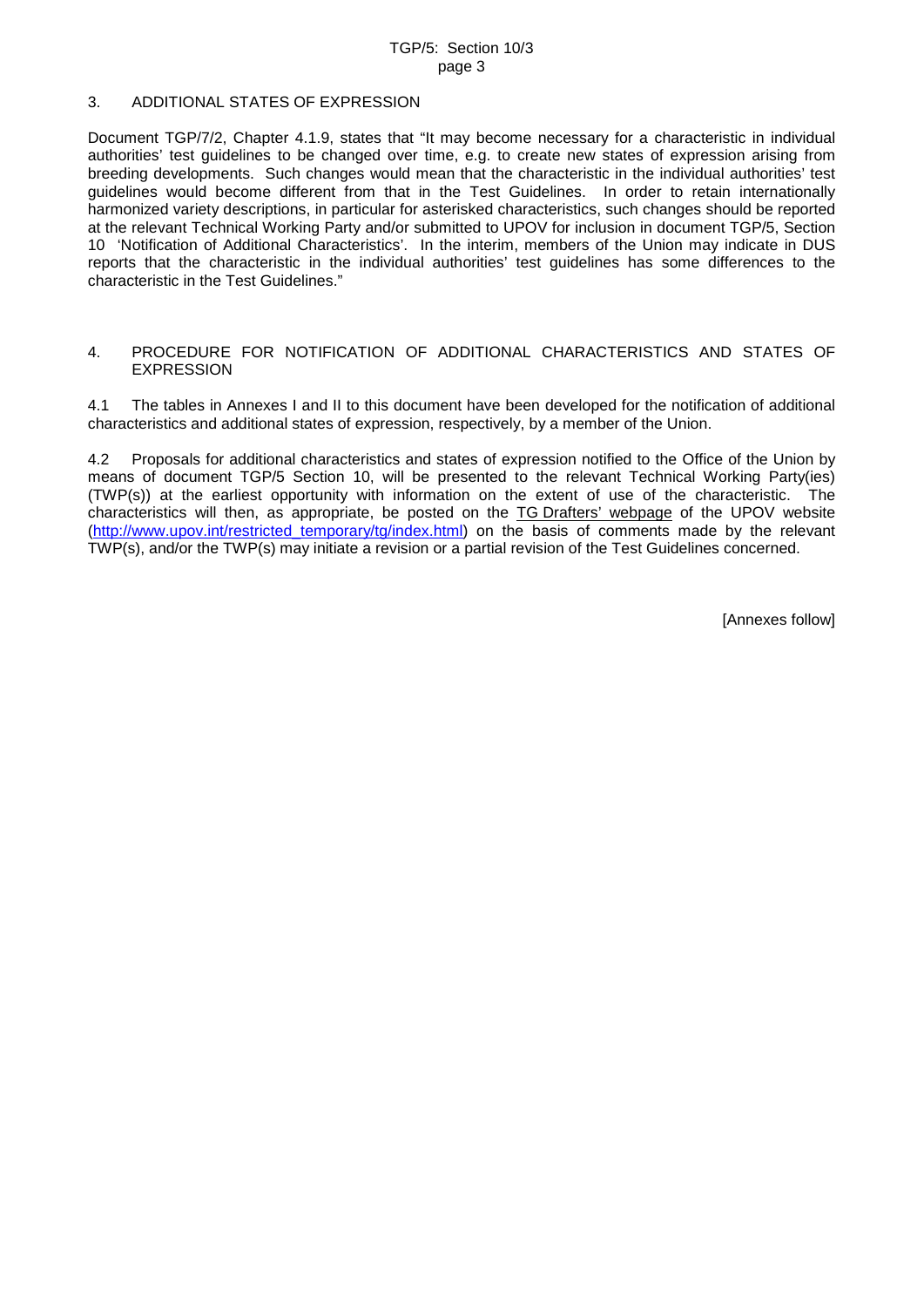# TGP/5: Section 10/3

# ANNEX I

# **Test Guidelines for […………]: TG/[…]/[…] Additional Characteristic(s)**

| Submitting Authority: | <b>Contact Expert:</b> | Name:         |  |
|-----------------------|------------------------|---------------|--|
|                       |                        |               |  |
|                       |                        |               |  |
|                       |                        |               |  |
|                       |                        |               |  |
|                       |                        |               |  |
| Date:                 |                        | Organization: |  |
|                       |                        |               |  |
|                       |                        |               |  |
|                       |                        |               |  |
|                       |                        |               |  |
|                       |                        |               |  |
|                       |                        | Tel.:         |  |
|                       |                        |               |  |
|                       |                        |               |  |
|                       |                        | E-mail:       |  |
|                       |                        |               |  |

|                        |                                                                                                                                                                                                                                                                                               | English | français | deutsch | español | $\overline{[iii]}$<br>Example Varieties/<br>Exemples/ Beispielssorten/<br>Variedades ejemplo | Note/<br>Nota                         |
|------------------------|-----------------------------------------------------------------------------------------------------------------------------------------------------------------------------------------------------------------------------------------------------------------------------------------------|---------|----------|---------|---------|----------------------------------------------------------------------------------------------|---------------------------------------|
| New 1.                 | $[iii] % \begin{center} % \includegraphics[width=\linewidth]{imagesSupplemental_3.png} % \end{center} % \caption { % Our method is used for the method. % The method is used in the image. % The method is used in the image. % The method is used in the image. % } % \label{fig:example} %$ |         |          |         |         |                                                                                              |                                       |
| $[{\rm i}]\phantom{.}$ |                                                                                                                                                                                                                                                                                               | [state] | [état]   | [Stufe] | [nivel] |                                                                                              | $\begin{bmatrix} 1 \end{bmatrix}$     |
|                        |                                                                                                                                                                                                                                                                                               | [state] | [état]   | [Stufe] | [nivel] |                                                                                              | $\begin{bmatrix} 1 \end{bmatrix}$     |
|                        |                                                                                                                                                                                                                                                                                               | [state] | [état]   | [Stufe] | [nivel] |                                                                                              | $\begin{bmatrix} \\ \\ \end{bmatrix}$ |
| New 2.                 |                                                                                                                                                                                                                                                                                               |         |          |         |         |                                                                                              |                                       |
|                        |                                                                                                                                                                                                                                                                                               |         |          |         |         |                                                                                              |                                       |
|                        |                                                                                                                                                                                                                                                                                               |         |          |         |         |                                                                                              |                                       |
|                        |                                                                                                                                                                                                                                                                                               |         |          |         |         |                                                                                              |                                       |

**[i]** indicate type of expression (QL, PQ, QN)<br>**[ii]** indicate method of observation (VG, VS, I

**[ii]** indicate method of observation (VG, VS, MG, MS)<br>**[iii]** example varieties to be provided for at least 2 state

example varieties to be provided for at least 2 states.

Explanation / Illustration (including extent of the use of the characteristic(s)):

[Annex II follows]